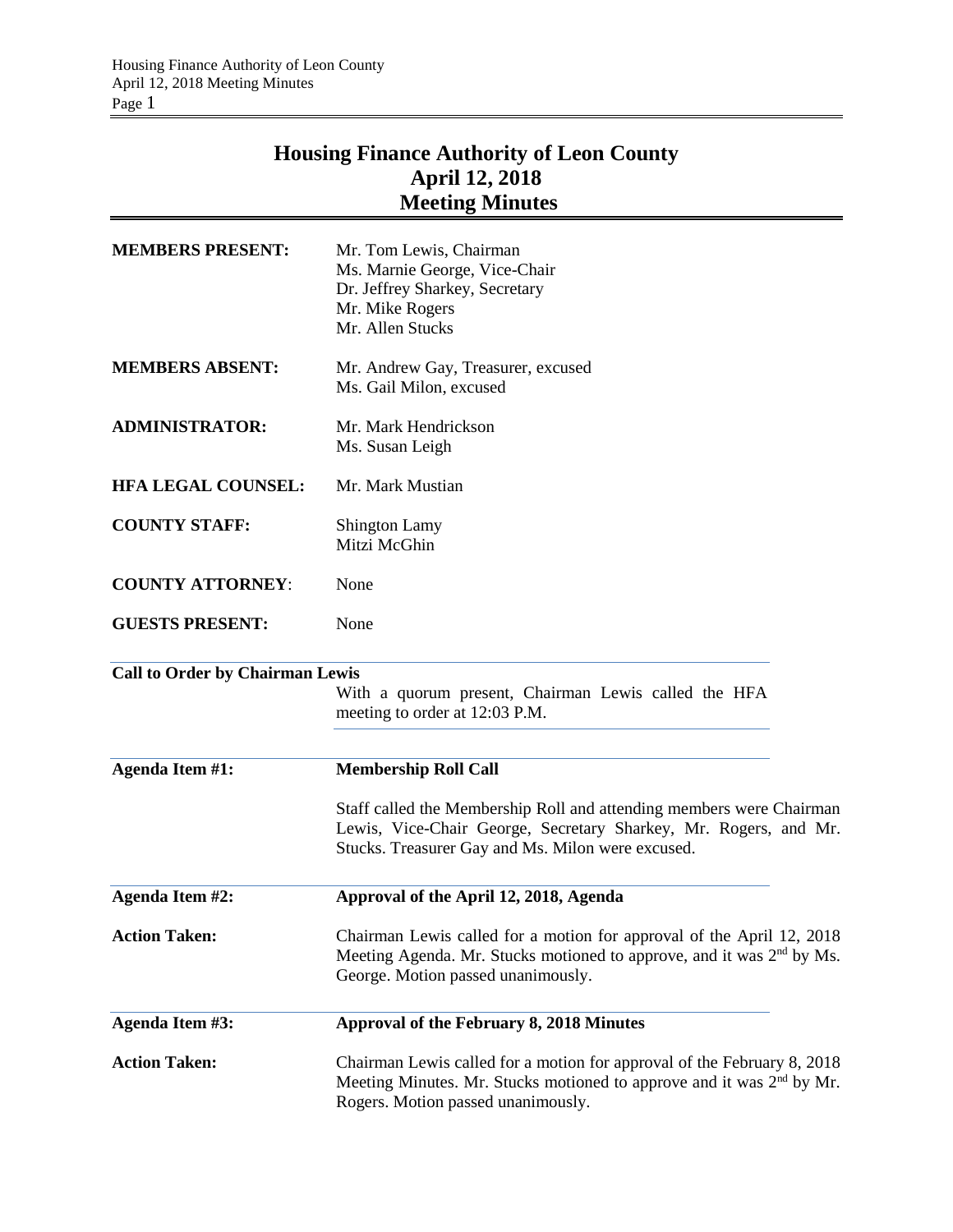| <b>Agenda Item #4</b> | <b>Public Comment</b> |
|-----------------------|-----------------------|
| <b>Action Taken:</b>  | No public comment.    |

## **Agenda Items #5A, 5B, & 5C Financial Report**

Mr. Hendrickson presented the Financial Reports, including the budget, balance sheet, year-to-date expenditures and income, the backup materials, and the proposed expenditure and debit card approvals. Chairman Lewis called for a motion to approve all items related to the Financial Reports

| <b>Action Taken</b> | Mr. Stucks motioned to accept the March 31, 2018 Financial Statement<br>and approve the proposed Expenditure and Debit Card Approval list, and<br>was 2 <sup>nd</sup> by Ms. George. Motion passed unanimously. |
|---------------------|-----------------------------------------------------------------------------------------------------------------------------------------------------------------------------------------------------------------|
|                     | Note: A copy of the Expenditure List is at the end of the minutes.                                                                                                                                              |
|                     | Mr. Stucks requested that the Administrator Memo clearly include<br>the funds derived from the sale of County surplus properties, and the<br>amount that had been expended for housing activities.              |
| Agenda Item #6A:    | <b>Emergency Repair Program</b>                                                                                                                                                                                 |
|                     |                                                                                                                                                                                                                 |

Mr. Hendrickson presented an update on the program. Mr. Lamy asked that action on his request to increase the HFA maximum award level to \$2,500 be deferred**. Chairman Lewis directed the administrator to place the item on the May HFA agenda.**

**Action Taken:** No action necessary.

**Agenda Item #6B: Real Estate**.

Ms. McGhin updated the Board on the status of property sales, noting that the Sam's Lane property was under contract. She also discussed the lack of firm offers that came from the advertisement of the properties. Mr. Lamy reported that another batch of properties was being analyzed for inclusion on a new list of affordable properties that could be sold with proceeds going to the HFA.

A Board discussion followed on the best ways to sell the properties, and how to market the properties for a bulk sale to an investor. The Board also discussed ways to offer the properties at a discount to non-profit groups that would use a property for affordable housing. **The Board directed the Administrator draft a proposed policy for Board consideration on ways to market the properties to non-profits at a discount**.

## **Agenda Item #6C: HFA of Leon County DPA Mortgages**

Mr. Hendrickson summarized the information on the old DPA loans, and noted that an agreement with the County was included in the proposed Interlocal Agreement that would be considered later in the meeting. He stated that the loans that had been funding with SHIP funds would be in one group, with the County handling any repayments and required SHIP reporting, and with the County to obtain agreement from the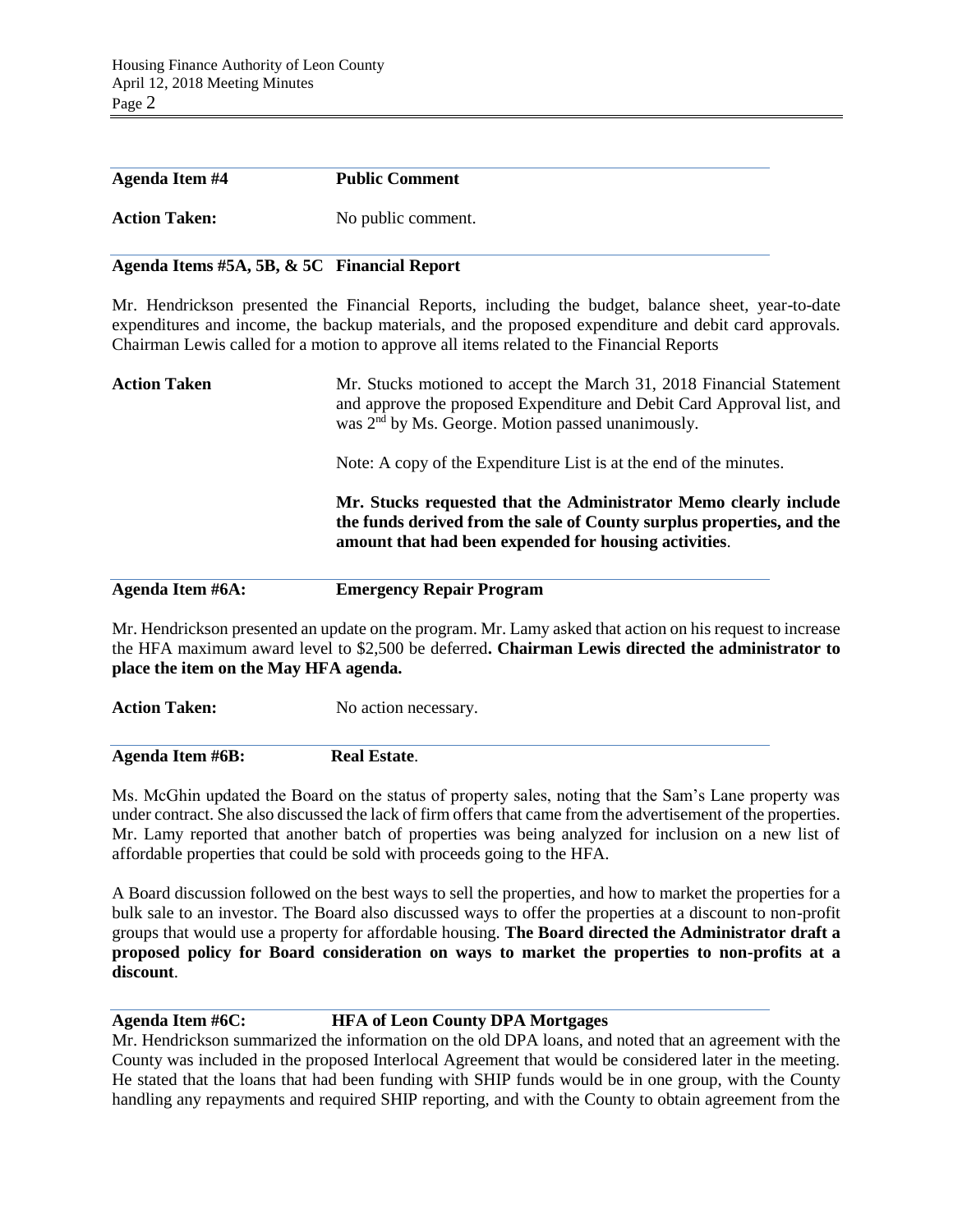HFA on how those funds would be spent (quarterly). Mr. Hendrickson stated that loans not funding by SHIP would be in a second group, with any repayments coming to the HFA.

| <b>Action Taken:</b>                                        | No action necessary.                                                                                                                                                                                                                                                                                                                                                                                                                                             |
|-------------------------------------------------------------|------------------------------------------------------------------------------------------------------------------------------------------------------------------------------------------------------------------------------------------------------------------------------------------------------------------------------------------------------------------------------------------------------------------------------------------------------------------|
| <b>Agenda Item #6D:</b>                                     | <b>Lakes at San Marcos Occupancy Report</b><br>Mr. Hendrickson presented the quarterly report on occupancy.                                                                                                                                                                                                                                                                                                                                                      |
| <b>Action Taken:</b>                                        | No Action Required.                                                                                                                                                                                                                                                                                                                                                                                                                                              |
| <b>Agenda Item #6E:</b>                                     | <b>Escambia Marketing Report</b><br>Ms. Leigh reported on her work with Randy Wilkerson from the Escambia County HFA including meetings<br>with lenders. She presented a marketing plan that would include advertisement in the Parade of Homes<br>magazine and radio advertisements. Ms. Leigh stated that the effort would be funded by Escambia, the<br>lenders, and with the consent of the Board the HFA of Leon County. A discussion of the plan followed. |
| <b>Action Taken:</b>                                        | Mr. Stucks motioned to approve the expenditure of up to \$1,500 of HFA<br>funds on the proposed marketing plan, and it was 2 <sup>nd</sup> by Mr. Rogers.<br>Motion passed unanimously.                                                                                                                                                                                                                                                                          |
| <b>Agenda Item #6F</b><br>Agreement at their May 8 meeting. | <b>Legal Update</b><br>Mr. Mustian presented the proposed Interlocal Agreement between the County and the HFA. He stated that<br>it included the plan for repayments of DPA loans, and other items of cooperation. Mr. Hendrickson noted<br>that the plan would require the HFA to make decision related to HFA funding of County programs for the<br>upcoming fiscal year at each June meeting. Mr. Lamy stated that the BOCC would consider the Interlocal     |
| <b>Action Taken:</b>                                        | Mr. Stucks motioned to approve the Interlocal Agreement, and it was 2 <sup>nd</sup><br>by Dr. Sharkey. Motion passed unanimously.                                                                                                                                                                                                                                                                                                                                |
| <b>Agenda Item #6G</b>                                      | "To-Do" List<br>Mr. Hendrickson stated that the to-do list was in the Board Packet.                                                                                                                                                                                                                                                                                                                                                                              |
| <b>Action Taken:</b>                                        | No Action Required.                                                                                                                                                                                                                                                                                                                                                                                                                                              |
| <b>Agenda Item #6H</b><br>homeownership loans.              | <b>Legislative Update</b><br>Mr. Hendrickson updated the Board on the final expenditure levels for housing programs in the state budget,<br>and on the successful passage of legislation granting exemption from doc stamps to all HFA                                                                                                                                                                                                                           |
| <b>Action Taken:</b>                                        | No Action Required.                                                                                                                                                                                                                                                                                                                                                                                                                                              |
| <b>Agenda Item #7A:</b>                                     | <b>New Business: Home Expo</b><br>Mr. Lamy presented a summary of events that would take place at this year's Home Expo, and on his request<br>for HFA financial support of the event. Mr. Stucks stated for the record that the approval would be a year-                                                                                                                                                                                                       |

to-year decision.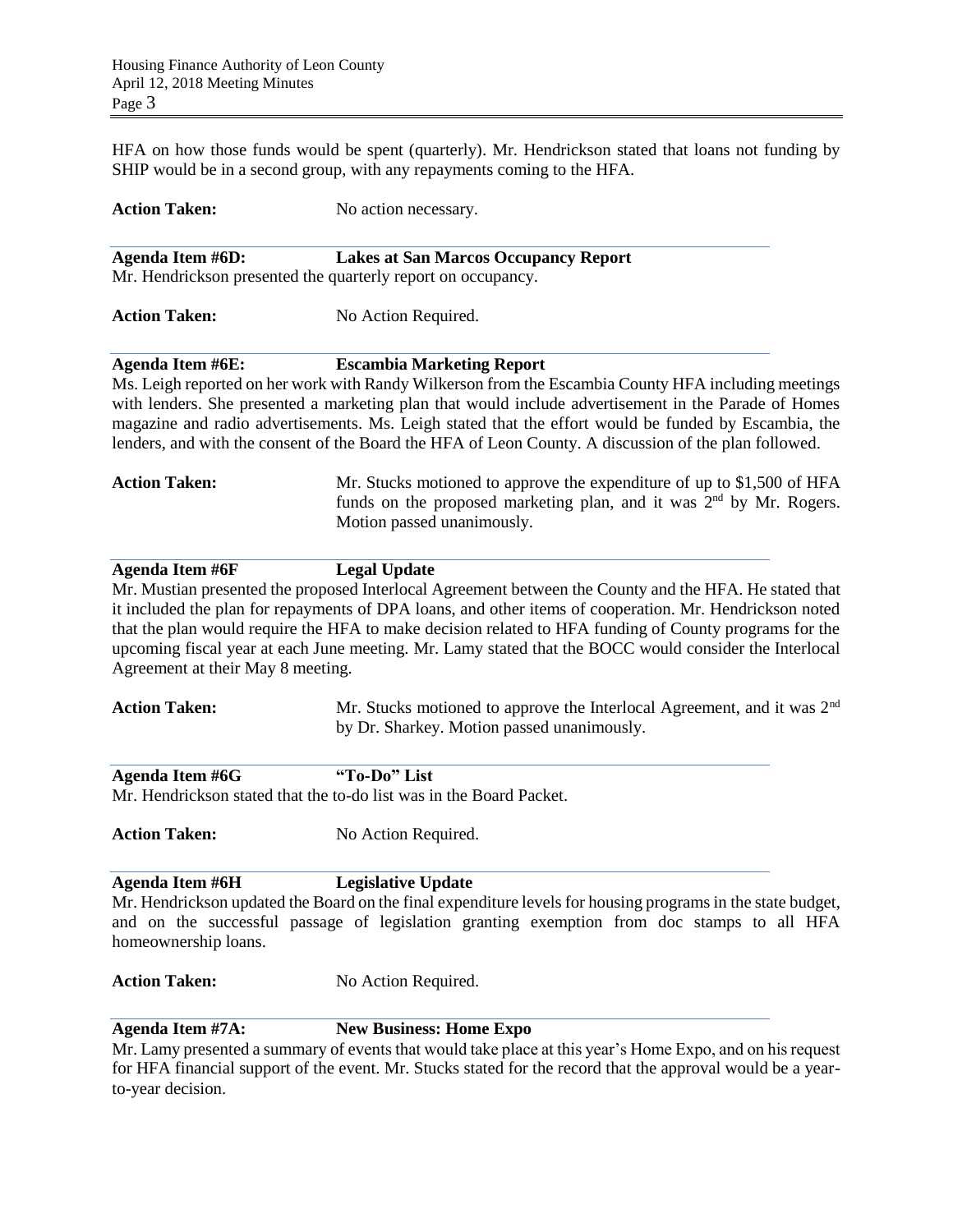| <b>Action Taken:</b>                                                               | Mr. Stucks motioned to approve the expenditure of up to $$1,500$ of HFA<br>funds on advertising related to the Home Expo, and was 2 <sup>nd</sup> by Dr. Sharkey.<br>Motion passed unanimously.                                                                                                                                                                |  |  |  |  |
|------------------------------------------------------------------------------------|----------------------------------------------------------------------------------------------------------------------------------------------------------------------------------------------------------------------------------------------------------------------------------------------------------------------------------------------------------------|--|--|--|--|
| <b>Agenda Item #7B</b><br>to decide if it would be a conference sponsor this year. | <b>Florida ALHFA Conference</b><br>Mr. Hendrickson asked Board members to let him know if they would be attending the conference, so that<br>hotel reservations could be made, as well as processing travel advances. He also noted that the HFA needed                                                                                                        |  |  |  |  |
| <b>Action Taken:</b>                                                               | Chairman Lewis directed the Administrator to place the sponsorship<br>of the Florida ALHFA conference on the May HFA agenda.                                                                                                                                                                                                                                   |  |  |  |  |
| Agenda Item #7C                                                                    | <b>Possible Multi-Family Bond Deal</b><br>Dr. Sharkey stated that a developer had approached him concerning the possible use of bonds for the<br>acquisition and rehabilitation of an apartment complex. Mr. Mustian asked Dr. Sharkey to provide details<br>of his involvement with the developer so that a determination could be made on any ethics issues. |  |  |  |  |
| <b>Action Taken:</b>                                                               | No action required.                                                                                                                                                                                                                                                                                                                                            |  |  |  |  |
| <b>Agenda Item #7D</b>                                                             | <b>Ethics and Sunshine Training</b><br>Mr. Mustian offered to provide a basics on Ethics and Sunshine laws for the Board.                                                                                                                                                                                                                                      |  |  |  |  |
| <b>Action Taken:</b>                                                               | Chairman Lewis directed the Administrator to place the training on<br>the Ethics and Sunshine laws on the June HFA agenda.                                                                                                                                                                                                                                     |  |  |  |  |
| <b>Agenda Item #7E</b>                                                             | <b>Comments by Mr. Stucks</b><br>Mr. Stucks thanked the Board for the flower arrangement they had sent in memory of his wife.                                                                                                                                                                                                                                  |  |  |  |  |
| <b>Action Taken:</b>                                                               | No action required.                                                                                                                                                                                                                                                                                                                                            |  |  |  |  |
| Agenda Item #8:                                                                    | Adjournment                                                                                                                                                                                                                                                                                                                                                    |  |  |  |  |
| This meeting was adjourned at 1:22 P.M.                                            |                                                                                                                                                                                                                                                                                                                                                                |  |  |  |  |
| Tom Lewis, Chairman                                                                |                                                                                                                                                                                                                                                                                                                                                                |  |  |  |  |

\_\_\_\_\_\_\_\_\_\_\_\_\_\_\_\_\_\_\_\_\_\_\_\_\_\_\_\_\_\_\_ Jeffrey Sharkey, Secretary Date: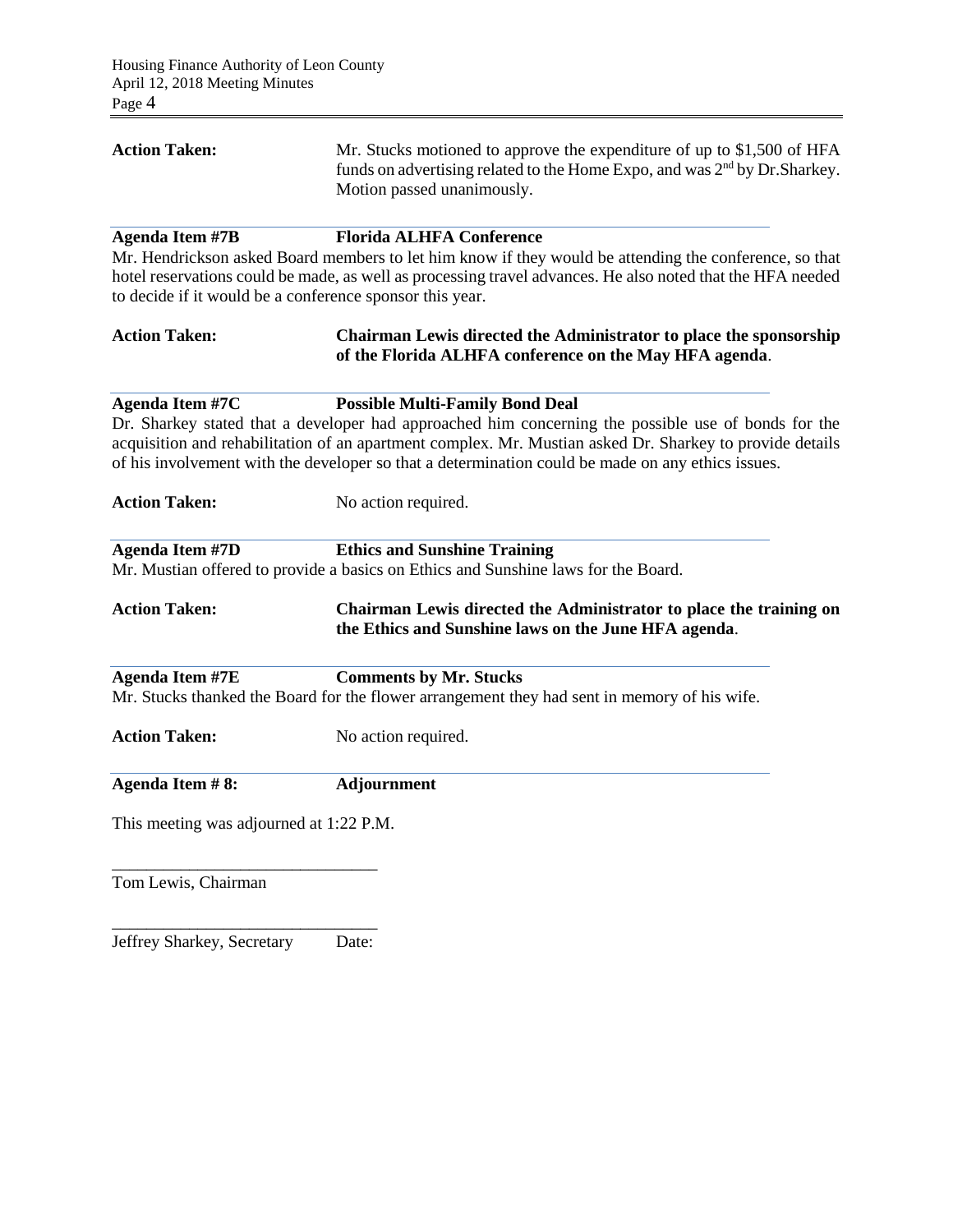| <b>CHECK</b><br><b>NUMBER</b> | <b>PAYMENT TO</b>                    | <b>PAYMENT FOR</b>        | <b>Dates</b>       | <b>AMOUNT</b> |          |
|-------------------------------|--------------------------------------|---------------------------|--------------------|---------------|----------|
|                               |                                      | Administrator             | 3-15-18 to 4-14-18 | \$            | 3,583.33 |
| 1021                          | <b>The Hendrickson Company</b>       | Administrator             |                    | \$            | 3,583.33 |
|                               |                                      |                           |                    |               |          |
|                               |                                      |                           |                    |               |          |
|                               | The Hendrickson Company              | <b>Operating Supplies</b> |                    | \$            |          |
|                               |                                      |                           |                    |               |          |
|                               |                                      | Legal                     | 3-5-18 to 4-30-18  | \$            | 1,128.40 |
|                               |                                      |                           |                    |               |          |
| 1022                          | <b>Nabors Giblin &amp; Nickerson</b> | Legal                     |                    | \$            | 1,128.40 |
|                               |                                      |                           |                    |               |          |

## **EXPENDITURE & DEBIT CARD APPROVALS: APRIL 12, 2018**

| <b>DEBIT</b><br><b>CARD</b> | <b>PAYMENT TO</b> | <b>PAYMENT FOR</b> | <b>Dates</b> | <b>AMOUNT</b> |        |
|-----------------------------|-------------------|--------------------|--------------|---------------|--------|
|                             | Office Depot      | Copying            | 4/4/2018     | \$            | 194.94 |
|                             | Office Depot      | Copying            | 4/10/2018    | ╓<br>Æ.       | 10.08  |
|                             |                   |                    |              |               |        |

| <b>CHECK</b><br><b>NUMBER</b> | <b>PAYMENT TO</b>                                             | <b>PAYMENT FOR</b><br><b>Dates</b> |                    | <b>AMOUNT</b> |           |
|-------------------------------|---------------------------------------------------------------|------------------------------------|--------------------|---------------|-----------|
|                               |                                                               | Administrator                      | 2-15-18 to 3-14-18 | \$            | 3,583.33  |
|                               |                                                               |                                    |                    |               |           |
| 1018                          | The Hendrickson Company                                       | Administrator *2                   |                    | \$            | 3,583.33  |
|                               |                                                               |                                    |                    |               |           |
|                               |                                                               | Insurance                          | 2/9/2018           | \$            | 3,142.49  |
|                               |                                                               |                                    |                    |               |           |
| 1017                          | <b>Allied World Surplus Lines</b><br><b>Insurance Company</b> | Insurance *1                       |                    | \$            | 3,142.49  |
|                               |                                                               |                                    |                    |               |           |
|                               |                                                               | <b>Operating Supplies</b>          |                    |               |           |
|                               |                                                               |                                    |                    |               |           |
|                               | The Hendrickson Company                                       | <b>Operating Supplies</b>          |                    | \$            |           |
|                               |                                                               |                                    |                    |               |           |
|                               |                                                               | Legal                              | 1-2-18 to 2-27-18  | \$            | 827.80    |
|                               |                                                               |                                    |                    |               |           |
| 1019                          | <b>Nabors Giblin &amp; Nickerson</b>                          | Legal *2                           |                    | \$            | 827.80    |
|                               |                                                               |                                    |                    |               |           |
|                               |                                                               | <b>CDBG Rehab</b>                  | 3/13/2018          | \$            | 12,163.00 |
|                               |                                                               |                                    |                    |               |           |
| 1020                          | <b>Leon County</b>                                            | <b>CDBG Rehab *2</b>               |                    | \$            | 12,163.00 |